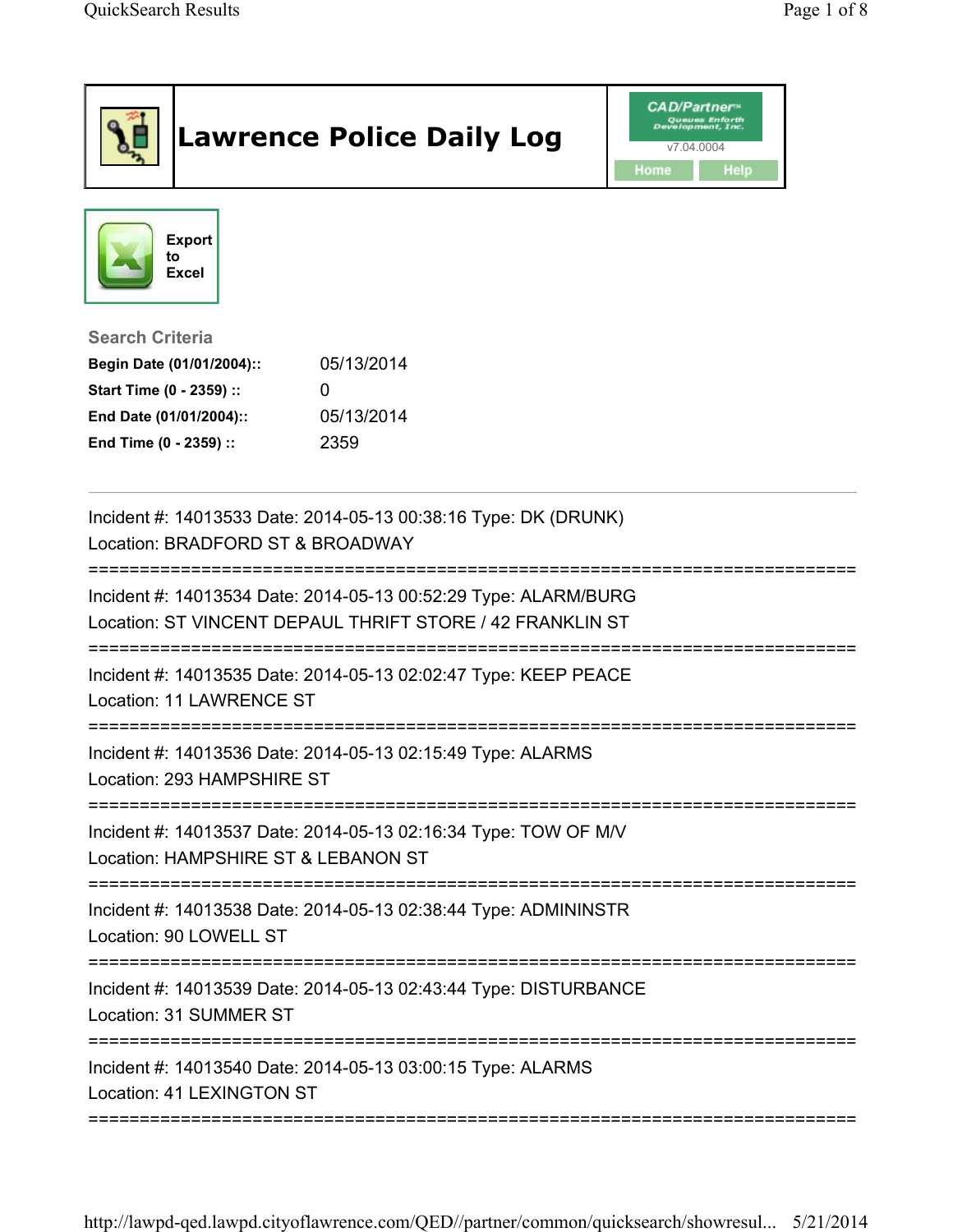| Incident #: 14013541 Date: 2014-05-13 03:06:55 Type: SUS PERS/MV<br><b>Location: ERVING AV</b>                                          |
|-----------------------------------------------------------------------------------------------------------------------------------------|
| Incident #: 14013542 Date: 2014-05-13 03:19:41 Type: INVESTIGATION<br>Location: 181 CANAL ST                                            |
| Incident #: 14013543 Date: 2014-05-13 03:28:54 Type: DK (DRUNK)<br>Location: 48 EXETER ST                                               |
| Incident #: 14013544 Date: 2014-05-13 04:36:37 Type: SUS PERS/MV<br>Location: 119 E HAVERHILL ST                                        |
| Incident #: 14013545 Date: 2014-05-13 05:06:45 Type: SUS PERS/MV<br>Location: 2 MUSEUM SQ                                               |
| Incident #: 14013546 Date: 2014-05-13 05:15:56 Type: GENERAL SERV<br>Location: 1 GENERAL ST                                             |
| Incident #: 14013547 Date: 2014-05-13 05:36:39 Type: AUTO ACC/NO PI<br>Location: LAWRENCE ST & SUNSET AV<br>=========================== |
| Incident #: 14013548 Date: 2014-05-13 05:38:36 Type: GENERAL SERV<br>Location: ESSEX ST & NEWBURY ST                                    |
| Incident #: 14013549 Date: 2014-05-13 06:41:56 Type: MAL DAMAGE<br>Location: 8 INMAN ST                                                 |
| Incident #: 14013550 Date: 2014-05-13 06:49:19 Type: MAL DAMAGE<br>Location: 485 S BROADWAY #13                                         |
| ========================<br>Incident #: 14013551 Date: 2014-05-13 07:24:48 Type: AUTO ACC/NO PI<br>Location: WINTHROP AV                |
| Incident #: 14013552 Date: 2014-05-13 07:32:56 Type: ALARMS<br>Location: 12 MONROE ST                                                   |
| Incident #: 14013553 Date: 2014-05-13 07:49:12 Type: MAL DAMAGE<br>Location: 485 S BROADWAY                                             |
| ===================<br>Incident #: 14013554 Date: 2014-05-13 08:13:54 Type: MAL DAMAGE                                                  |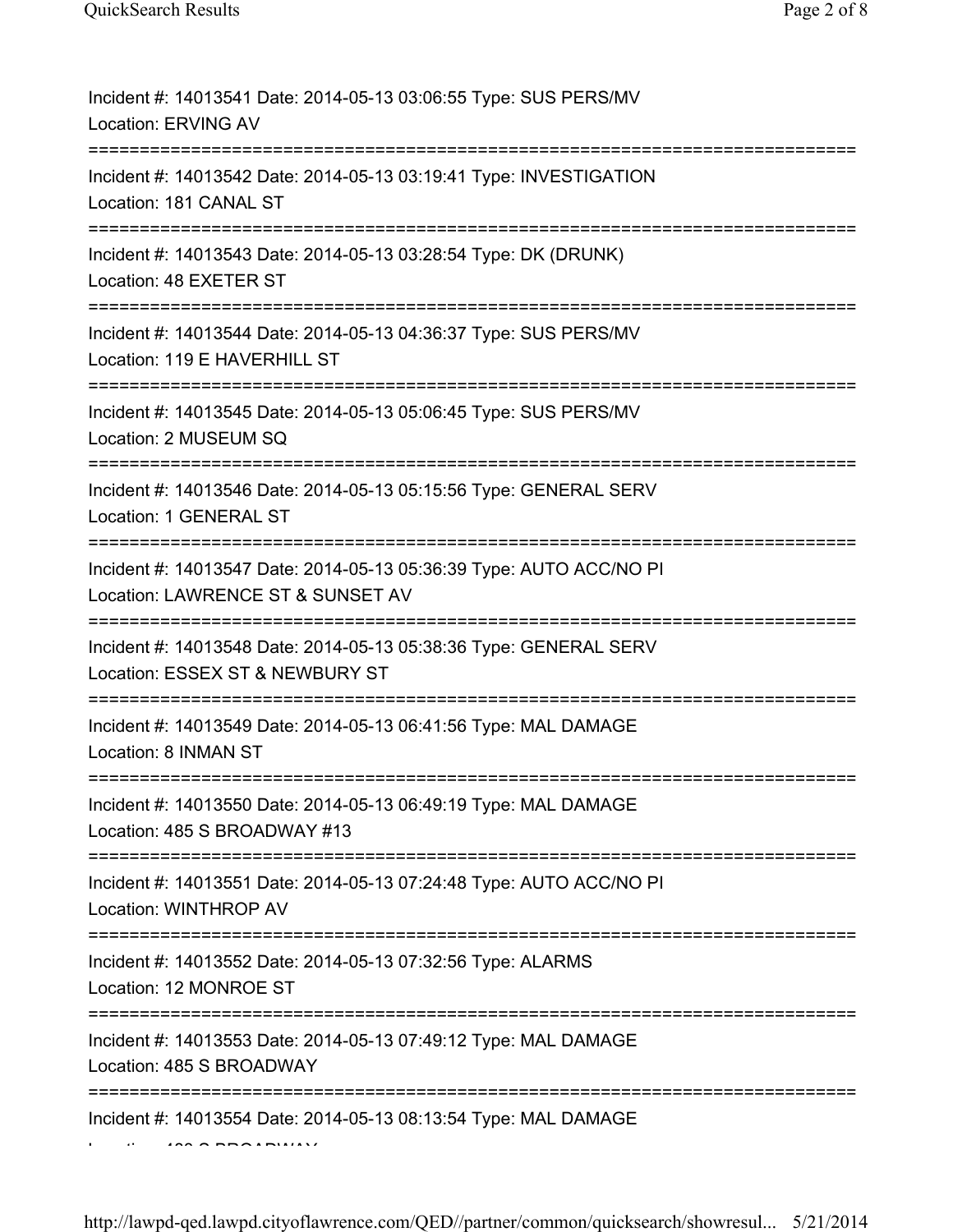| Incident #: 14013555 Date: 2014-05-13 08:32:26 Type: LARCENY/PAST<br>Location: 88 EUTAW ST                                           |
|--------------------------------------------------------------------------------------------------------------------------------------|
| Incident #: 14013556 Date: 2014-05-13 08:44:54 Type: STOL/MV/PAS<br>Location: 19 GRAFTON ST                                          |
| Incident #: 14013557 Date: 2014-05-13 09:10:03 Type: SUS PERS/MV<br>Location: DENNYS / 160 WINTHROP AV                               |
| Incident #: 14013558 Date: 2014-05-13 09:21:30 Type: DISTURBANCE<br>Location: BRUCE SCHOOL / 135 BUTLER ST                           |
| Incident #: 14013559 Date: 2014-05-13 09:53:43 Type: E911 HANGUP<br>Location: 19 HUDSON AV<br>====================================== |
| Incident #: 14013560 Date: 2014-05-13 09:56:14 Type: ASSSIT OTHER PD<br>Location: CVS PHARMACY / 266 BROADWAY                        |
| Incident #: 14013562 Date: 2014-05-13 10:00:03 Type: DISTURBANCE<br>Location: 337 ESSEX ST                                           |
| Incident #: 14013561 Date: 2014-05-13 10:00:25 Type: SUS PERS/MV<br>Location: 36 KATHERINE ST                                        |
| Incident #: 14013563 Date: 2014-05-13 10:23:02 Type: SHOPLIFTING<br>Location: MARKET / 700 ESSEX ST                                  |
| Incident #: 14013564 Date: 2014-05-13 10:23:55 Type: SUS PERS/MV<br>Location: ESSEX ST & FRANKLIN ST                                 |
| Incident #: 14013565 Date: 2014-05-13 10:24:39 Type: DOMESTIC/PAST<br>Location: 100 WESLEY ST                                        |
| Incident #: 14013566 Date: 2014-05-13 11:19:52 Type: LARCENY/PAST<br>Location: 55 WINTHROP AV                                        |
| Incident #: 14013567 Date: 2014-05-13 11:22:24 Type: DRUG VIO<br>Location: 205 BROADWAY                                              |
|                                                                                                                                      |

http://lawpd-qed.lawpd.cityoflawrence.com/QED//partner/common/quicksearch/showresul... 5/21/2014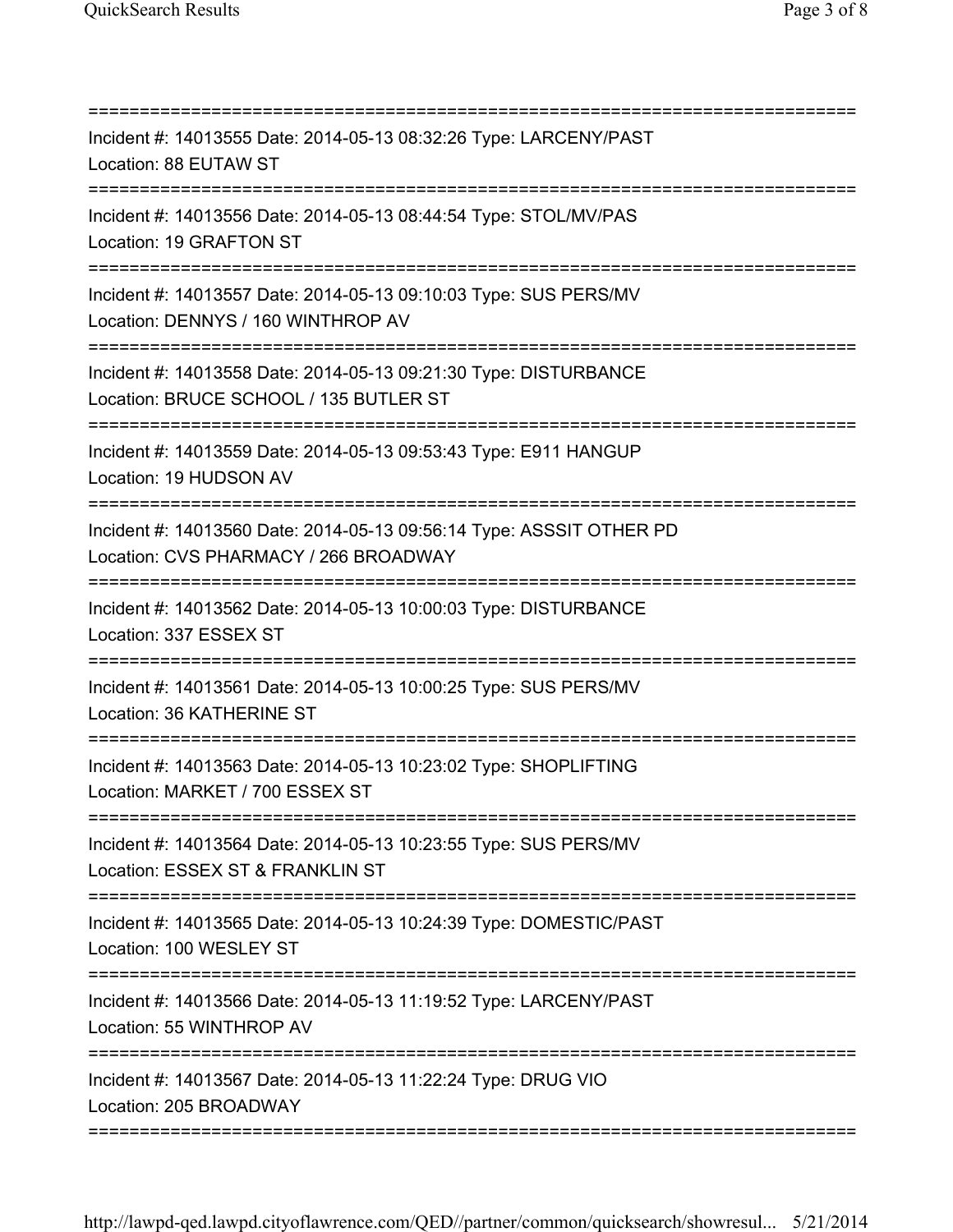| Incident #: 14013568 Date: 2014-05-13 11:29:09 Type: MV/BLOCKING<br>Location: 134 PROSPECT ST                                                   |
|-------------------------------------------------------------------------------------------------------------------------------------------------|
| Incident #: 14013569 Date: 2014-05-13 11:48:46 Type: B&E/MV/PAST<br>Location: 6 DIAMOND ST                                                      |
| Incident #: 14013571 Date: 2014-05-13 11:52:40 Type: LOST PROPERTY<br>Location: 80 HOLLY ST FL 2<br>===================================         |
| Incident #: 14013570 Date: 2014-05-13 11:57:02 Type: INVESTIGATION<br>Location: 255 E HAVERHILL ST                                              |
| Incident #: 14013572 Date: 2014-05-13 12:01:05 Type: MEDIC SUPPORT<br>Location: 9 KINGSTON ST FL 1ST FL                                         |
| Incident #: 14013573 Date: 2014-05-13 12:03:46 Type: AUTO ACC/NO PI<br>Location: SOCIAL SECURITY / 439 S UNION ST<br>========================== |
| Incident #: 14013574 Date: 2014-05-13 12:07:22 Type: B&E/MV/PAST<br>Location: BENNINGTON ST & CHESTNUT ST                                       |
| Incident #: 14013575 Date: 2014-05-13 12:19:33 Type: DISTURBANCE<br>Location: 83 JAMAICA ST                                                     |
| Incident #: 14013577 Date: 2014-05-13 12:41:07 Type: UNWANTEDGUEST<br>Location: 114 RIVER POINTE WY #APT 6208                                   |
| Incident #: 14013576 Date: 2014-05-13 12:41:52 Type: TOW OF M/V<br>Location: 30 MAPLE ST                                                        |
| Incident #: 14013578 Date: 2014-05-13 13:14:06 Type: LARCENY/PAST<br>Location: OASIS ADULT HEALTH CENTER / 120 BROADWAY                         |
| Incident #: 14013579 Date: 2014-05-13 13:21:29 Type: 209A/VIOLATION<br>Location: 141 AMESBURY ST                                                |
| Incident #: 14013580 Date: 2014-05-13 13:30:11 Type: DRUG VIO<br>Location: WENDELL ST & WEST ST<br>=========                                    |
| Incident #: 14013581 Date: 2014-05-13 13:32:17 Type: DISTURBANCE                                                                                |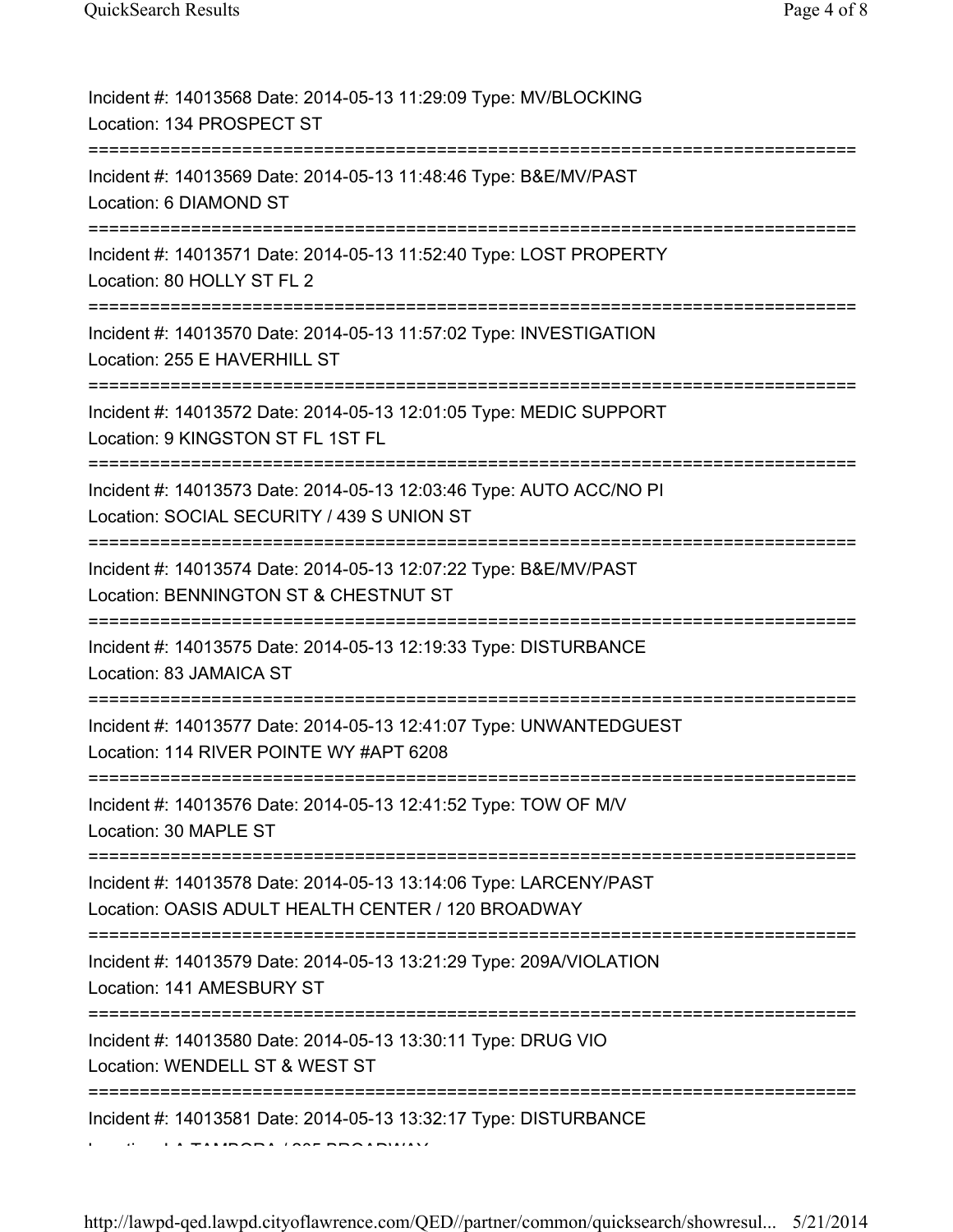| Incident #: 14013582 Date: 2014-05-13 13:38:54 Type: TOW/REPOSSED<br>Location: 50 CEDAR ST                          |
|---------------------------------------------------------------------------------------------------------------------|
| Incident #: 14013583 Date: 2014-05-13 13:50:35 Type: HIT & RUN M/V<br>Location: ARLINGTON ST & CHELMSFORD ST        |
| Incident #: 14013584 Date: 2014-05-13 14:27:44 Type: HIT & RUN M/V<br>Location: 500 MERRIMACK ST                    |
| Incident #: 14013586 Date: 2014-05-13 14:30:29 Type: LOST PROPERTY<br>Location: AMESBURY ST & COMMON ST             |
| Incident #: 14013585 Date: 2014-05-13 14:32:46 Type: INVESTIGATION<br>Location: 90 LOWELL ST                        |
| Incident #: 14013587 Date: 2014-05-13 14:45:41 Type: INVEST CONT<br>Location: 550 BROADWAY                          |
| Incident #: 14013588 Date: 2014-05-13 14:50:49 Type: A&B PAST<br>Location: 2 APPLETON ST                            |
| Incident #: 14013589 Date: 2014-05-13 14:54:12 Type: RECOV/STOL/MV<br>Location: 231 WATER ST                        |
| Incident #: 14013590 Date: 2014-05-13 15:19:55 Type: DRUG VIO<br>Location: 64 MANCHESTER ST                         |
| Incident #: 14013591 Date: 2014-05-13 15:25:59 Type: LOST PROPERTY<br>Location: 26 SULLIVAN AV                      |
| Incident #: 14013592 Date: 2014-05-13 15:30:55 Type: AUTO ACC/PI<br>Location: COMMONWEALTH DR & MARSTON ST          |
| Incident #: 14013593 Date: 2014-05-13 15:44:06 Type: B&E/PAST<br>Location: 1 RESERVOIR DR                           |
| Incident #: 14013594 Date: 2014-05-13 15:49:57 Type: DISTURBANCE<br>Location: 61 E DALTON ST<br>=================== |
|                                                                                                                     |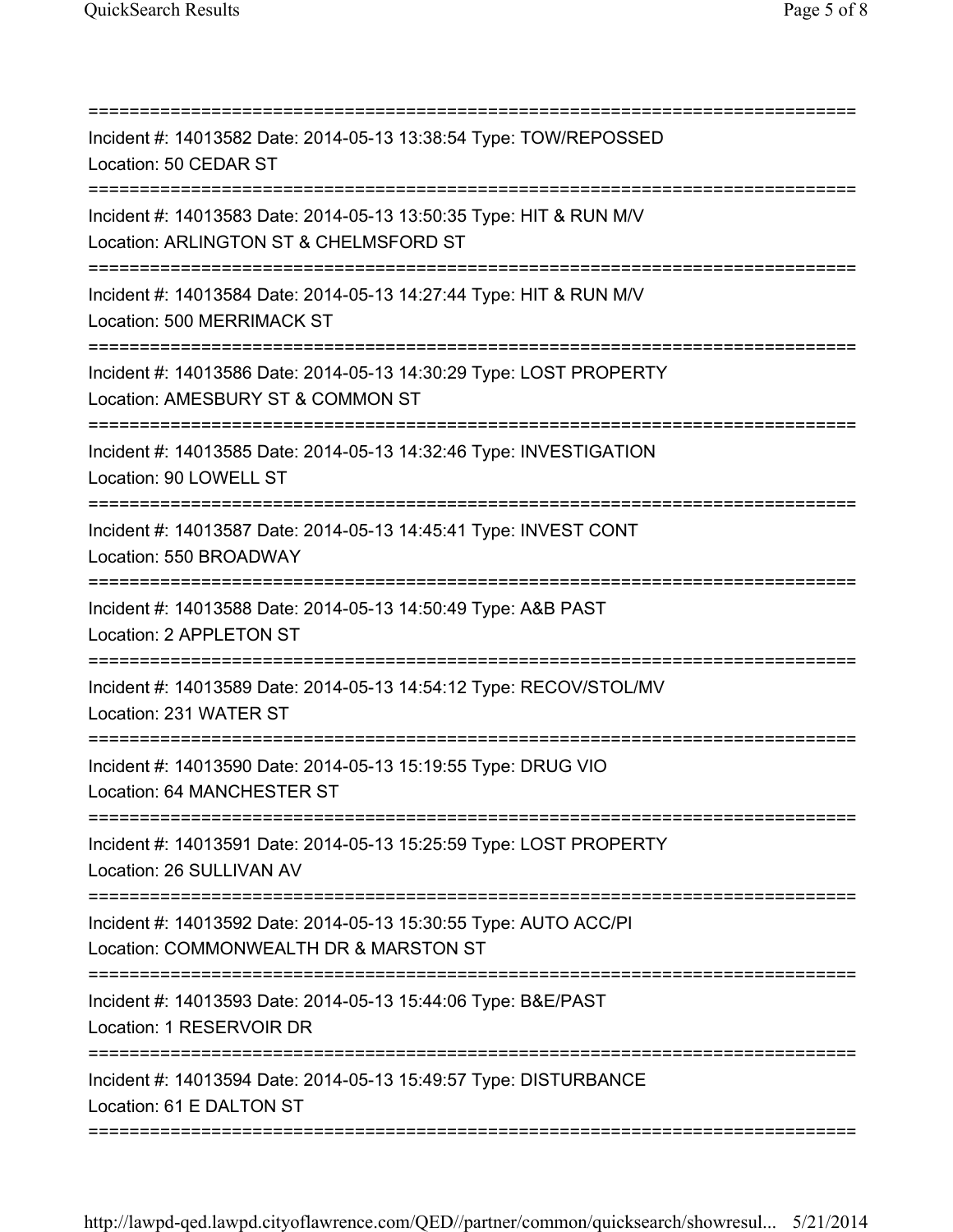| Incident #: 14013595 Date: 2014-05-13 16:18:35 Type: B&E/PAST<br>Location: 19 ALDER ST FL 3                                                            |
|--------------------------------------------------------------------------------------------------------------------------------------------------------|
| Incident #: 14013596 Date: 2014-05-13 16:24:42 Type: A&B PROG<br>Location: CENTRAL CATHOLIC HIGH SCHOOL / 300 HAMPSHIRE ST                             |
| Incident #: 14013597 Date: 2014-05-13 16:45:51 Type: AUTO ACC/NO PI<br>Location: GATEWAY PUB / 339 MERRIMACK ST<br>=================================== |
| Incident #: 14013598 Date: 2014-05-13 17:05:22 Type: LOST PROPERTY<br>Location: POST OFICE / null                                                      |
| Incident #: 14013599 Date: 2014-05-13 17:16:02 Type: 209A/VIOLATION<br>Location: 115 MARGIN ST #A                                                      |
| Incident #: 14013600 Date: 2014-05-13 17:35:30 Type: ALARM/BURG<br>Location: EL CESAR RESTURANT / 99 ESSEX ST                                          |
| Incident #: 14013601 Date: 2014-05-13 17:58:54 Type: TOW OF M/V<br>Location: 76 BROMFIELD ST                                                           |
| Incident #: 14013602 Date: 2014-05-13 18:01:49 Type: A&B D/W PAST<br>Location: 8 GREEN ST FL 1                                                         |
| Incident #: 14013603 Date: 2014-05-13 18:11:34 Type: DOMESTIC/PROG<br>Location: 265 HIGH ST                                                            |
| Incident #: 14013604 Date: 2014-05-13 18:15:29 Type: B&E/MV/PAST<br>Location: 57 WINTHROP AV                                                           |
| Incident #: 14013605 Date: 2014-05-13 18:18:19 Type: A&B PAST<br>Location: 32 LAWRENCE ST #12                                                          |
| Incident #: 14013606 Date: 2014-05-13 18:24:39 Type: SUICIDE ATTEMPT<br>Location: 32 LAWRENCE ST #9                                                    |
| Incident #: 14013607 Date: 2014-05-13 18:35:18 Type: LOUD NOISE<br>Location: 98 FARNHAM ST                                                             |
| Incident #: 14013608 Date: 2014-05-13 18:40:21 Type: TENANT PROB                                                                                       |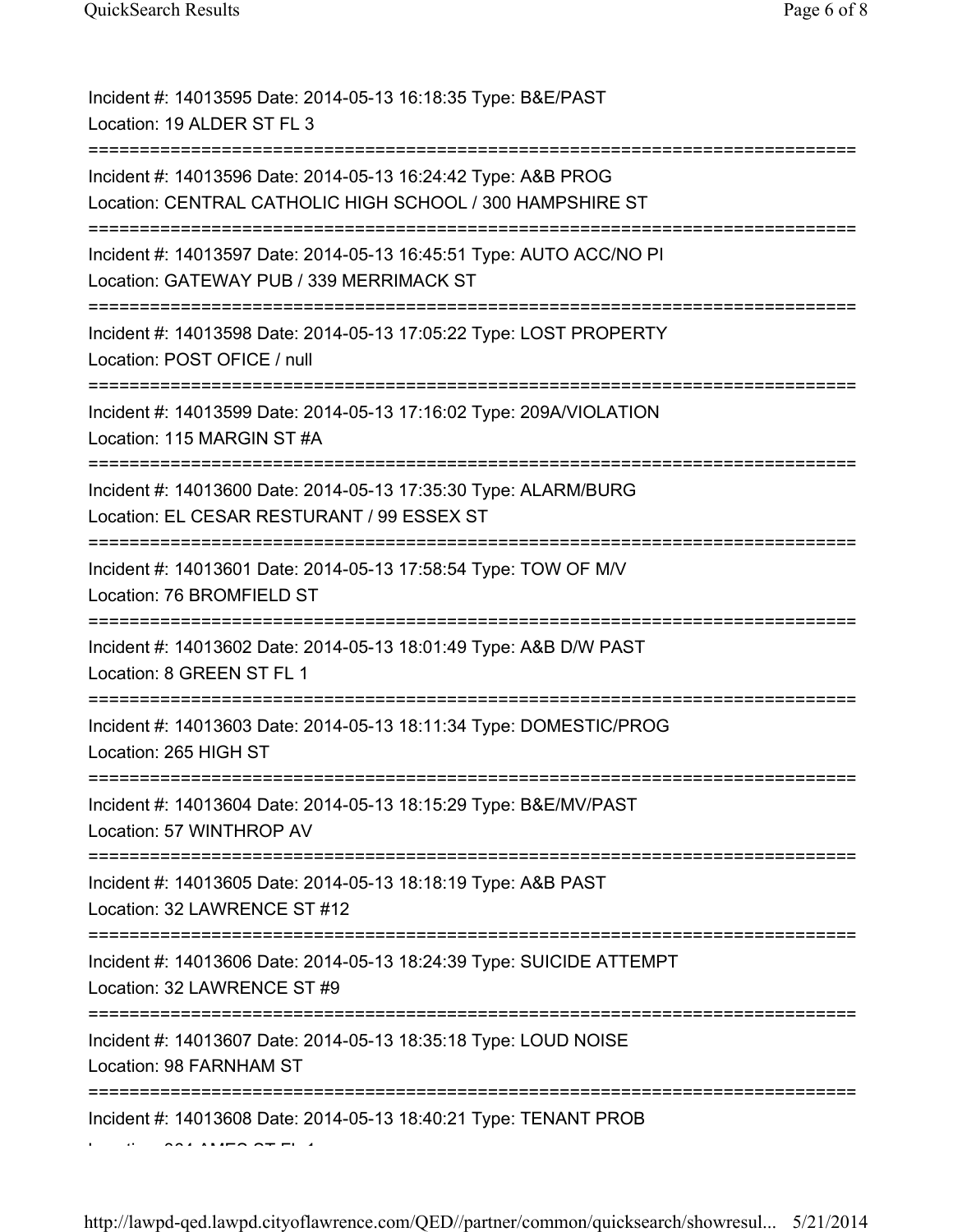| Incident #: 14013609 Date: 2014-05-13 19:15:49 Type: CK WELL BEING<br>Location: FERRY ST & KATHERINE ST                                  |
|------------------------------------------------------------------------------------------------------------------------------------------|
| Incident #: 14013610 Date: 2014-05-13 19:39:10 Type: UNWANTEDGUEST<br>Location: 10 ROWE ST                                               |
| Incident #: 14013611 Date: 2014-05-13 19:46:41 Type: LOST PERSON<br>Location: 55 WASHINGTON ST                                           |
| Incident #: 14013612 Date: 2014-05-13 20:02:20 Type: ALARM/BURG<br>Location: CARRIBBEAN BAKERY / 205 BROADWAY                            |
| Incident #: 14013613 Date: 2014-05-13 20:14:49 Type: MISSING PERS<br>Location: 73 JACKSON ST                                             |
| Incident #: 14013614 Date: 2014-05-13 20:16:26 Type: ALARM/BURG<br>Location: 160 WINTHROP AV                                             |
| Incident #: 14013615 Date: 2014-05-13 20:45:08 Type: B&E/PAST<br>Location: 82 JAMAICA ST #1                                              |
| Incident #: 14013616 Date: 2014-05-13 21:13:15 Type: CK WELL BEING<br>Location: 141 AMESBURY ST #404 FL 4<br>;========================== |
| Incident #: 14013617 Date: 2014-05-13 21:22:34 Type: LOUD NOISE<br>Location: 19 E HAVERHILL ST                                           |
| Incident #: 14013618 Date: 2014-05-13 21:25:23 Type: SUS PERS/MV<br>Location: 390 S UNION ST                                             |
| Incident #: 14013619 Date: 2014-05-13 21:37:33 Type: SPECIAL CHECK<br>Location: BUSWELL ST & EUTAW ST                                    |
| ===============<br>Incident #: 14013620 Date: 2014-05-13 21:39:15 Type: SUS PERS/MV<br>Location: ROYAL ST & HAVERHILL ST                 |
| Incident #: 14013621 Date: 2014-05-13 21:41:57 Type: MAL DAMG PROG<br>Location: 334 PROSPECT ST #C                                       |
|                                                                                                                                          |